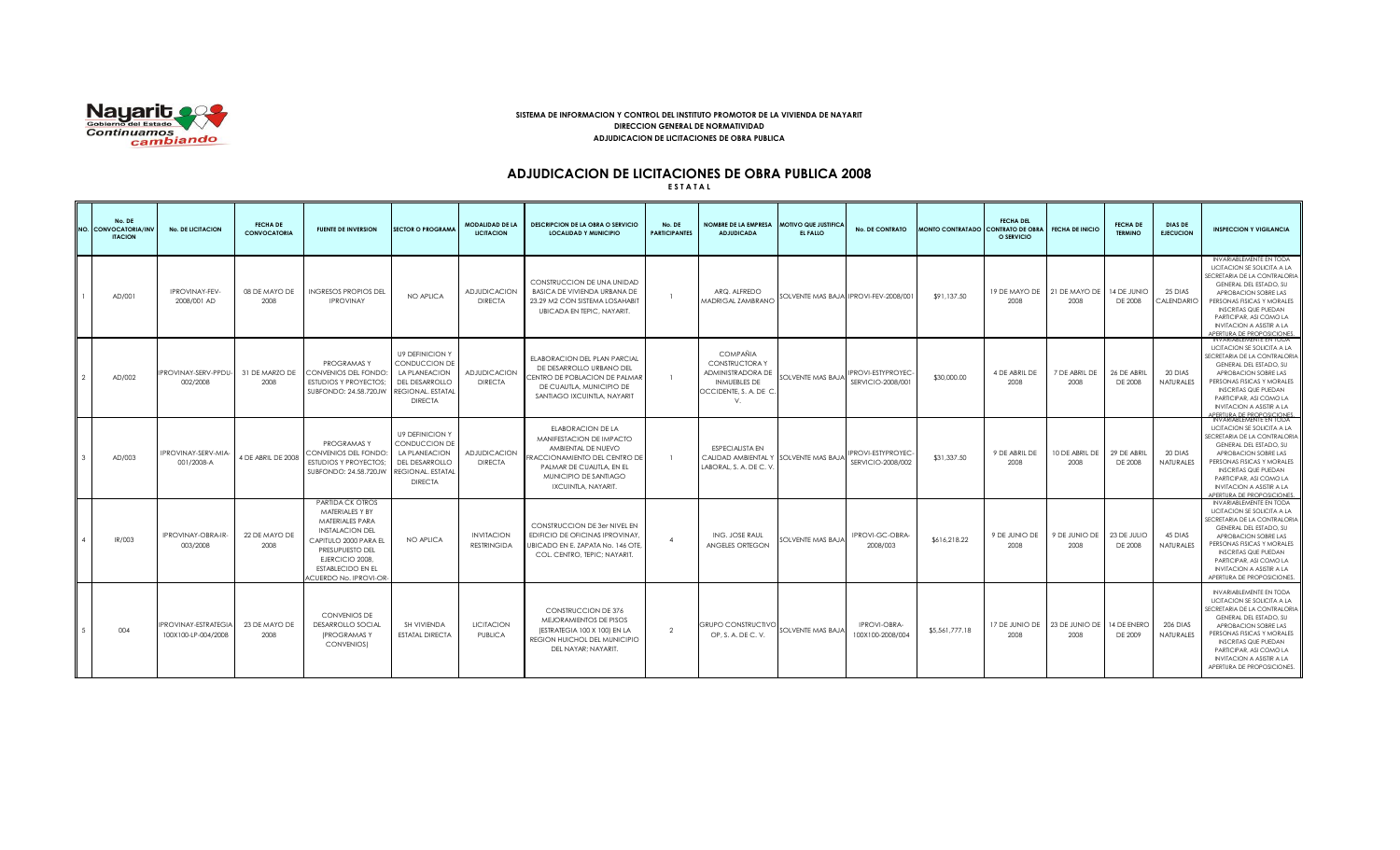

## **SISTEMA DE INFORMACION Y CONTROL DEL INSTITUTO PROMOTOR DE LA VIVIENDA DE NAYARIT DIRECCION GENERAL DE NORMATIVIDAD ADJUDICACION DE LICITACIONES DE OBRA PUBLICA**

# **ADJUDICACION DE LICITACIONES DE OBRA PUBLICA 2008**

**E S T A T A L**

| No. DE<br>NO. CONVOCATORIA/IN<br><b>ITACION</b> | <b>No. DE LICITACION</b>                           | <b>FECHA DE</b><br><b>CONVOCATORIA</b> | <b>FUENTE DE INVERSION</b>                                                                                                                                                                                   | <b>SECTOR O PROGRAMA</b>              | <b>MODALIDAD DE LA</b><br><b>LICITACION</b> | <b>DESCRIPCION DE LA OBRA O SERVICIO</b><br><b>LOCALIDAD Y MUNICIPIO</b>                                                                                       | No. DE<br><b>PARTICIPANTES</b> | NOMBRE DE LA EMPRESA   MOTIVO QUE JUSTIFICA<br><b>ADJUDICADA</b>        | EL FALLO                         | <b>No. DE CONTRATO</b>                  | MONTO CONTRATADO CONTRATO DE OBRA | <b>FECHA DEL</b><br>O SERVICIO | <b>FECHA DE INICIO</b>                  | <b>FECHA DE</b><br><b>TERMINO</b> | <b>DIAS DE</b><br><b>EJECUCION</b>  | <b>INSPECCION Y VIGILANCIA</b>                                                                                                                                                                                                                                                                            |
|-------------------------------------------------|----------------------------------------------------|----------------------------------------|--------------------------------------------------------------------------------------------------------------------------------------------------------------------------------------------------------------|---------------------------------------|---------------------------------------------|----------------------------------------------------------------------------------------------------------------------------------------------------------------|--------------------------------|-------------------------------------------------------------------------|----------------------------------|-----------------------------------------|-----------------------------------|--------------------------------|-----------------------------------------|-----------------------------------|-------------------------------------|-----------------------------------------------------------------------------------------------------------------------------------------------------------------------------------------------------------------------------------------------------------------------------------------------------------|
| 004                                             | IPROVINAY-ESTRATEGIA<br>100X100-LP-005/2008        | 23 DE MAYO DE<br>2008                  | <b>CONVENIOS DE</b><br><b>DESARROLLO SOCIAL</b><br><b>IPROGRAMASY</b><br>CONVENIOS)                                                                                                                          | SH VIVIENDA<br>ESTATAL DIRECTA        | <b>LICITACION</b><br>PUBLICA                | CONSTRUCCION DE 131<br>MEJORAMIENTOS DE PISOS<br>(ESTRATEGIA 100 X 100) EN LA<br>REGION MESA DEL NAYAR DEL<br>MUNICIPIO DEL NAYAR: NAYARIT                     | $\Delta$                       | ING. JOSE MANUEL<br><b>FLORES MARTINEZ</b>                              | SOLVENTE MAS BAJA                | IPROVI-OBRA-<br>100X100-2008/005        | \$2,232,633,83                    | 2008                           | 17 DE JUNIO DE   23 DE JUNIO DE<br>2008 | 14 DE ENERO<br>DE 2009            | 206 DIAS<br><b>NATURALES</b>        | <b>INVARIABLEMENTE EN TODA</b><br>LICITACION SE SOLICITA A LA<br>SECRETARIA DE LA CONTRALORIA<br>GENERAL DEL ESTADO, SU<br>APROBACION SOBRE LAS<br>PERSONAS FISICAS Y MORALES<br><b>INSCRITAS QUE PUEDAN</b><br>PARTICIPAR, ASI COMO LA<br><b>INVITACION A ASISTIR A LA</b><br>APERTURA DE PROPOSICIONES. |
| 004                                             | IPROVINAY-ESTRATEGIA<br>100X100-LP-006/2008        | 23 DE MAYO DE<br>2008                  | <b>CONVENIOS DE</b><br>DESARROLLO SOCIAL<br><b>IPROGRAMASY</b><br><b>CONVENIOSI</b>                                                                                                                          | SH VIVIENDA<br>ESTATAL DIRECTA        | <b>LICITACION</b><br>PUBLICA                | <b>CONSTRUCCION DE 159</b><br>MEJORAMIENTOS DE PISOS<br>(ESTRATEGIA 100 X 100) EN LA<br>REGION SANTA TERESA DEL<br>MUNICIPIO DEL NAYAR: NAYARIT                | $\overline{2}$                 | C. MARIA GUADALUPE<br>TIZNADO GOMEZ                                     | SOLVENTE MAS BAJA                | IPROVI-OBRA-<br>100X100-2008/006        | \$2,127,820.71                    | 2008                           | 17 DE JUNIO DE   23 DE JUNIO DE<br>2008 | 14 DE ENERO<br>DE 2009            | <b>206 DIAS</b><br><b>NATURALES</b> | <b>INVARIABLEMENTE EN TODA</b><br>LICITACION SE SOLICITA A LA<br>SECRETARIA DE LA CONTRALORIA<br>GENERAL DEL ESTADO, SU<br>APROBACION SOBRE LAS<br>PERSONAS FISICAS Y MORALES<br><b>INSCRITAS QUE PUEDAN</b><br>PARTICIPAR, ASI COMO LA<br><b>INVITACION A ASISTIR A LA</b><br>APERTURA DE PROPOSICIONES  |
| 004                                             | <b>IPROVINAY-ESTRATEGIA</b><br>100X100-LP-007/2008 | 23 DE MAYO DE<br>2008                  | <b>CONVENIOS DE</b><br><b>DESARROLLO SOCIAL</b><br>(PROGRAMAS Y<br>CONVENIOS)                                                                                                                                | SH VIVIENDA<br><b>ESTATAL DIRECTA</b> | <b>LICITACION</b><br>PUBLICA                | <b>CONSTRUCCION DE 341</b><br>MEJORAMIENTOS DE PISOS<br>(ESTRATEGIA 100 X 100) EN LA<br>REGION JESUS MARIA DEL<br>MUNICIPIO DEL NAYAR: NAYARIT                 | $\overline{4}$                 | ARQ. ELEAZAR URIBE<br><b>JIMENEZ</b>                                    | SOLVENTE MAS BAJA                | <b>IPROVI-OBRA-</b><br>100X100-2008/007 | \$4,047,508.43                    | 17 DE JUNIO DE<br>2008         | 23 DE JUNIO DE<br>2008                  | 4 DE ENERO<br>DE 2009             | 206 DIAS<br><b>NATURALES</b>        | INVARIABLEMENTE EN TODA<br>LICITACION SE SOLICITA A LA<br>SECRETARIA DE LA CONTRALORIA<br>GENERAL DEL ESTADO, SU<br>APROBACION SOBRE LAS<br>PERSONAS FISICAS Y MORALES<br><b>INSCRITAS QUE PUEDAN</b><br>PARTICIPAR, ASI COMO LA<br><b>INVITACION A ASISTIR A LA</b><br>APERTURA DE PROPOSICIONES         |
| 004                                             | IPROVINAY-ESTRATEGIA<br>100X100-LP-008/2008        | 23 DE MAYO DE<br>2008                  | <b>CONVENIOS DE</b><br><b>DESARROLLO SOCIAL</b><br><b>IPROGRAMASY</b><br>CONVENIOS)                                                                                                                          | SH VIVIENDA<br><b>ESTATAL DIRECTA</b> | <b>LICITACION</b><br>PUBLICA                | CONSTRUCCION DE 320<br>MEJORAMIENTOS DE PISOS<br>(ESTRATEGIA 100 X 100) EN LA<br>REGION CORA BAJA DEL MUNICIPIO<br>DEL NAYAR: NAYARIT                          | $\overline{4}$                 | ING. FRANCISCO<br>ARNULFO LIZARRAGA SOLVENTE MAS BAJA<br><b>MONTERO</b> |                                  | IPROVI-OBRA-<br>100X100-2008/008        | \$2,517,235.49                    | 2008                           | 17 DE JUNIO DE   23 DE JUNIO DE<br>2008 | 14 DE ENERO<br>DE 2009            | <b>206 DIAS</b><br><b>NATURALES</b> | INVARIABLEMENTE EN TODA<br>LICITACION SE SOLICITA A LA<br>SECRETARIA DE LA CONTRALORIA<br>GENERAL DEL ESTADO, SU<br>APROBACION SOBRE LAS<br>PERSONAS FISICAS Y MORALES<br><b>INSCRITAS QUE PUEDAN</b><br>PARTICIPAR, ASI COMO LA<br><b>INVITACION A ASISTIR A LA</b><br>APERTURA DE PROPOSICIONES         |
| AD/002                                          | IPROVINAY-OBRA-AD-<br>002/2008                     | 21 DE MAYO DE<br>2008                  | PARTIDA CK OTROS<br>MATERIALES Y BY<br>MATERIALES PARA<br><b>INSTALACION DEL</b><br>CAPITULO 2000 PARA EL<br>PRESUPUESTO DEL<br>EJERCICIO 2008.<br><b>ESTABLECIDO EN EL</b><br><b>ACUERDO No. IPROVI-OR-</b> | NO APLICA                             | <b>ADJUDICACION</b><br><b>DIRECTA</b>       | REHABILITACION DE<br>DAPARTAMENTO, UBICADO EN<br>CALLE VIOLETA, EDIFICIO AMATLAN.<br>DAPARTAMENTO A-6, FRACC.<br>JACARANDAS; EN LA CIUDAD DE<br>TEPIC: NAYARIT | $\overline{1}$                 | ING. JOSE RAUL<br>ANGELES ORTEGON                                       | <b>CONVENIENTE Y</b><br>SOLVENTE | IPROVI-GC-OBRA-<br>2008/002             | \$76,670.20                       | 27 DE MAYO DE  <br>2008        | 28 DE MAYO DE<br>2008                   | 28 DE JUNIO<br>DE 2008            | 32 DIAS<br><b>NATURALES</b>         | INVARIABLEMENTE EN TODA<br>LICITACION SE SOLICITA A LA<br>SECRETARIA DE LA CONTRALORIA<br>GENERAL DEL ESTADO, SU<br>APROBACION SOBRE LAS<br>PERSONAS FISICAS Y MORALES<br><b>INSCRITAS QUE PUEDAN</b><br>PARTICIPAR, ASI COMO LA<br><b>INVITACION A ASISTIR A LA</b><br>APERTURA DE PROPOSICIONES.        |